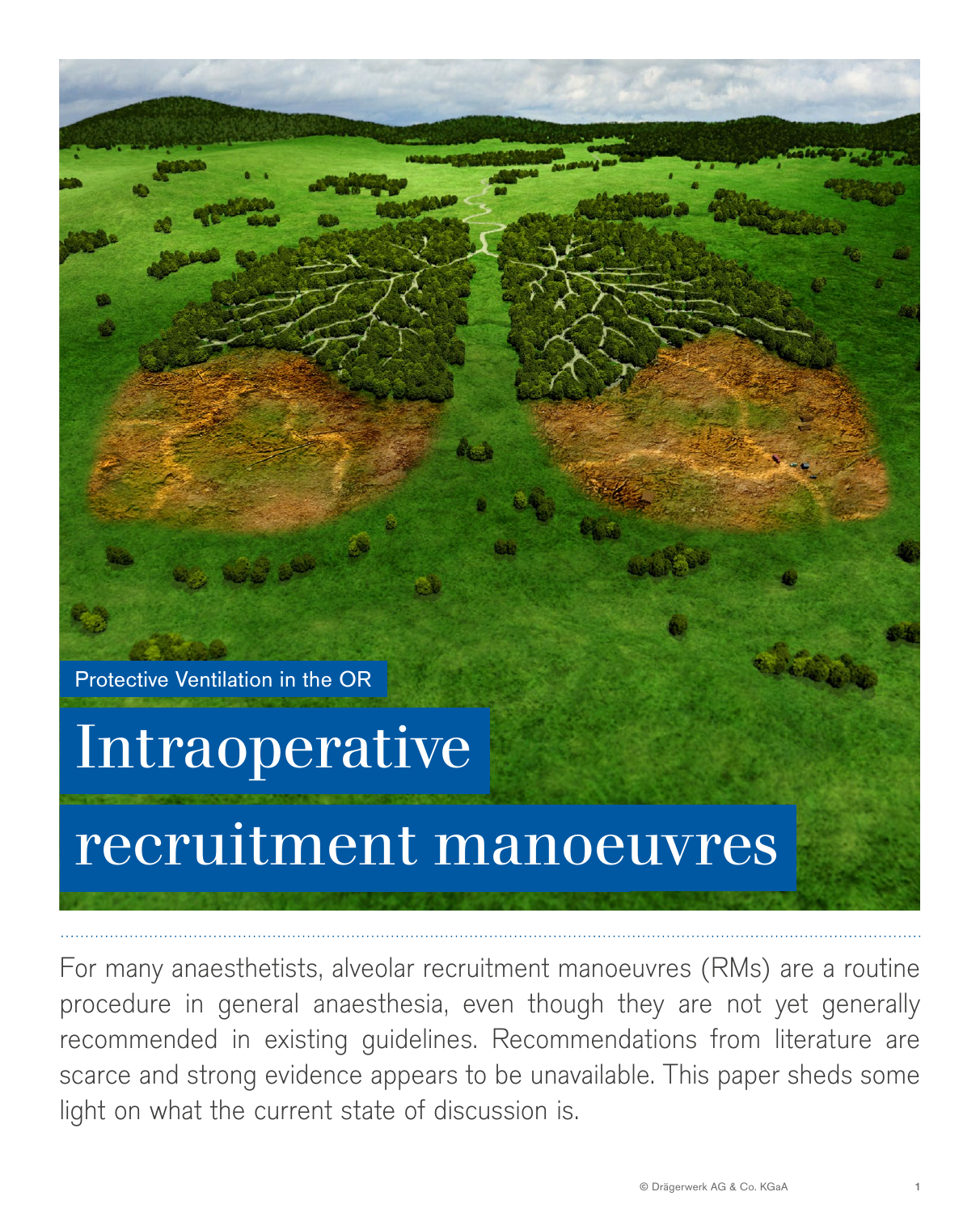## Intraoperative recruitment manoeuvres: Latest scientific findings and recommendations

For many anaesthetists, alveolar recruitment manoeuvres (RMs) are a routine procedure in general anaesthesia, even though they are not yet generally recommended in existing guidelines. At many locations, they are a common procedure and have an established place in everyday clinical routine. In fact, some patient groups (e.g. in thorax surgery) depend on intraoperative RM procedures. Despite this, it is often not clearly known what exactly evidence-based medicine has to say about recruitment manoeuvres and what the current thinking among experts is regarding their use. In particular in connection with the use of lung-protective ventilation in the operating room, the significance of RMs still seems to be unclear. Although there is no generally accepted consensus regarding the use of intraoperative recruitment manoeuvres, it is possible to identify a number of wellrecognised basic principles and points of orientation.<sup>1</sup>

In this paper we will take a look at the currently available data and recommendations of experts and will provide you with an overview of the present state of knowledge and opinion regarding intraoperative alveolar recruitment.

#### Medical-scientific classification

Intraoperative recruitment manoeuvres (RMs) serve to open atelectatic regions of the lungs, thus resulting in an increase in oxygenation and ventilation during anaesthesia. Parameters such as compliance and functional residual capacity (FRC) also improve. Concurrently, respiratory effort and pulmonary right-to-left shunt decrease.1,3 Atelectasis is found in up to 90 percent of all patients during general anaesthesia and thus occurs very frequently.<sup>28</sup> Atelectasis is also among the postoperative pulmonary complications which cumulatively have a highly relevant effect on morbidity and mortality.<sup>6</sup> According to a study from 2010, five percent of all surgical patients suffer from postoperative pulmonary complications. Other studies specify figures ranging from 2 to 19 percent. In the 2010 study, 1 in 5 of the included patients died within the first 30 postoperative days.7,8

## Recruitment manoeuvres: Important, but not without risks

For certain patients, RMs represent an important intervention. As with all forms of treatment, however, RMs can also be accompanied by adverse effects. For example, increased intrathoracic pressure has a depressive effect on circulation through a reduced venous return. Arterial pressure declines as does the cardiac output with a resultant negative effect on oxygen transport capacity. For this reason, pronounced hypovolemia is judged to be a contraindication for RMs.2,9 Cardiac arrhythmia is also a possible adverse effect of recruitment manoeuvres.2 It has also been shown that RMs involve some risk for pulmonary barotrauma which is attributable to excessive regional stretching of the sensitive lung parenchyma. This can result in structural damage with alveolar haemorrhaging; in addition, ventilation-induced damage to lung tissue can cause a pneumothorax.10

Furthermore, mechanical organ stress can release inflammatory mediators (e.g. IL-8 and TNF- $\alpha$ ), which may have damaging effects on the lungs themselves as well as on other organs via the blood circulation (biotrauma hypothesis).11,12 Cellular apoptosis can also be caused in the kidneys and intestine. Researchers speculate that this is caused by an interaction of inflammatory mediators and proapototic factors.<sup>13</sup> In patients with risk factors for the development of postoperative complications, particularly when such patients are subject to a high degree of surgical trauma, the application of lung-protective ventilation parameters, including the use of RMs in the event of a corresponding indication, appears to make sense.

#### Indications for recruitment manoeuvres

The principal indication for intraoperative RMs is atelectasis resulting in hypoxemia and an impairment of ventilation as well as of lung compliance. Even if atelectasis can be found in up to 90 percent of patients receiving general anaesthesia, not all of these patients require RMs.<sup>5</sup> Resorption atelectasis is a frequent indication, which usually appears a few minutes after the induction of anaesthesia. This occurs when the gas exchange between alveoli and capillaries exceeds the fresh gas supply. Resorption atelectasis can be favoured by preoxygenation with a high level of  $FiO<sub>2</sub>$  and the redistribution of ventilation resulting from muscle relaxation in a supine position.<sup>14</sup> The latter two factors can also induce compression atelectasis. This results in an increase of pleural pressure. When the pleural pressure exceeds the alveolar pressure, this leads to the collapse of the affected lung region which typically is close to the diaphragm and dorsally located.<sup>15,16</sup>

Generally speaking, obese patients are particularly subject to intraoperative atelectasis because the abdominal mass and the resultant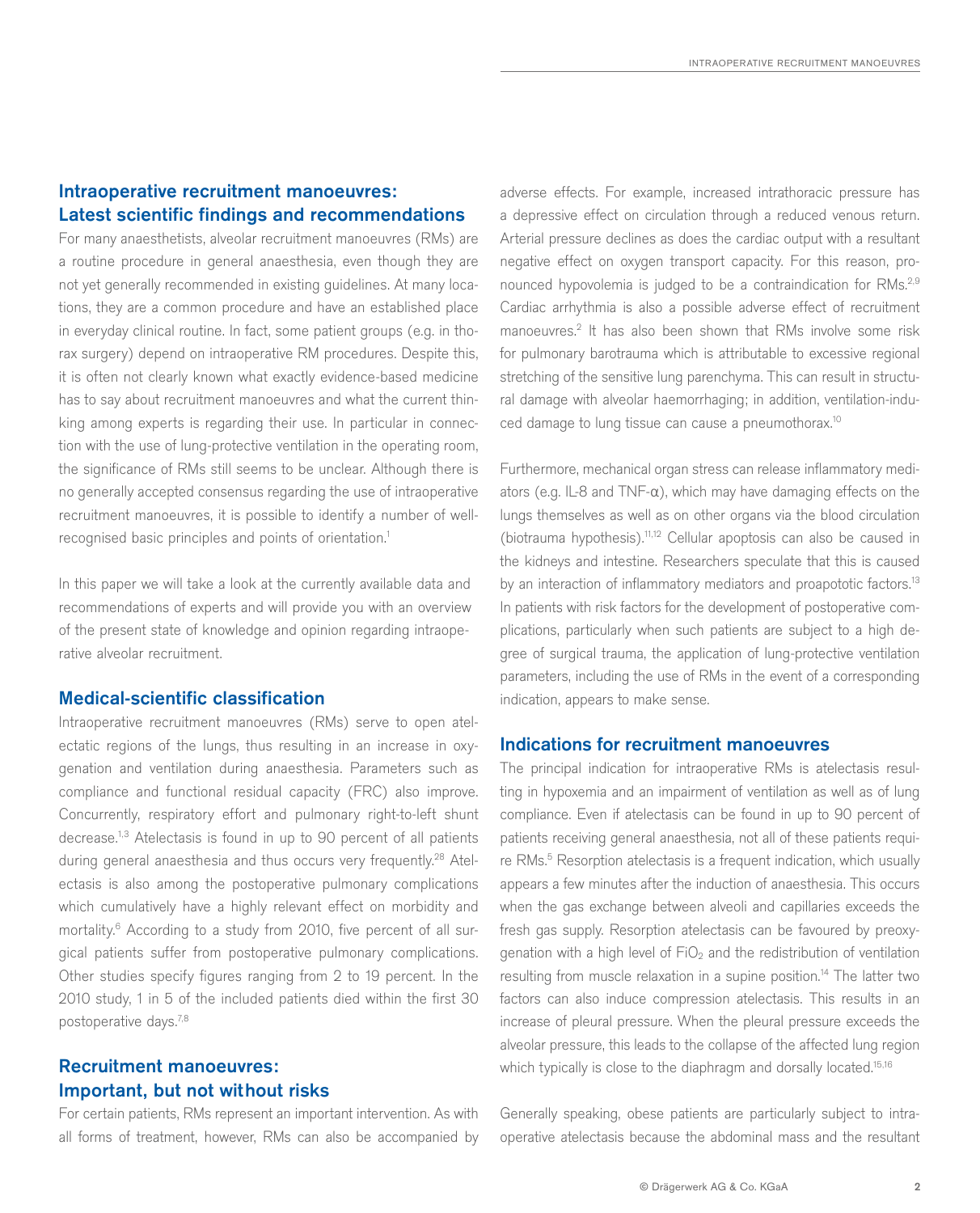pleural pressure can be extremely high. In comparison to patients of normal weight, there is already a preoperative reduction of FRC of up to 20 percent. This effect is aggravated by anaesthesia. An average decrease in FRC of 50 percent following induction has been found. Further indications for RMs include endotracheal suction and disconnection, intraoperative ventilation with very high doses of oxygen, and ARDS.<sup>9</sup> Some experts are of the opinion that patients of normal weight and healthy pulmonary function only require RMs in the event of persistent hypoxemia when a preceding increase of  $FiO<sub>2</sub>$ and PEEP have not met with success.<sup>5,17</sup> But this opinion is a matter of controversy.

#### Contraindications for recruitment manoeuvres

Contraindications include:

- Pulmonary emphysema: Emphysematous blebs can rupture as a result of the ventilation pressure<sup>9</sup>
- Circulatory instability: In particular pronounced hypovolemia9
- $-$  Right-sided heart failure: Risk of a full failure of the right heart<sup>9</sup>
- Elevated cerebral pressure: Recruitment manoeuvres can increase the cerebral pressure through a reduction of flow in the jugular veins<sup>9,18</sup>

#### Alveolar recruitment: Yes, but how?

The classic inflation manoeuvre via the manual ventilation bag is a very widely used form of RM. This procedure continues to be practiced in many hospitals. Although it is definitely effective and can be quickly applied, the high peak pressure levels cannot be viewed uncritically. They involve a risk of haemodynamic and pulmonary adverse effects. Recruitment success as well as various complications can be detected using respective monitoring (e.g. pulse oximetry, capnography and haemodynamic monitoring).19 Targeted use of CPAP as a machine-based sustained inflation provides a better overall control of pressure and may be better tolerated.

According to a publication by Güldner and Gama de Abreu, however, an even lower degree of haemodynamic load can be achieved through stepwise, incremental increase of the inspiratory pressure during the RM. With this approach there is an incremental increase in the PEEP, whereby the pressure differential between inspiratory pressure and PEEP should optimally be kept constant.<sup>5</sup> With an RM conducted in this incremental manner it is important that the manoeuvre consists of an incremental and a decremental part. The

stepwise increase of PEEP and inspiratory pressure serves to open the atelectatic region of the lungs; therefore the maximum pressure level must at least reach the level necessary for alveolar opening. In the decremental part of the manoeuvre, the pressure is decreased in a similar manner. Through appropriate monitoring, the patientspecific PEEP for maintaining the recruited status of the lungs can be identified.37 In this regard, studies document a lower release of inflammatory mediators such as IL-8 (- 41%) and TNF-α (- 20%) with increased compliance and oxygenation.<sup>12</sup> In addition, new studies confirm the better toleration of a stepwise recruitment with lower pressure parameters accompanied by fewer alveolar lesions and less endothelial cell damage.<sup>20</sup>

For the intraoperative application of RMs, these lower pressure levels must, however, be evaluated in connection with the surgical procedure that is being undertaken. The adverse haemodynamic effects of slowly applied RMs have also been found to be less pronounced.21 Due to the relative simplicity with which it can be applied, the inflation manoeuvre via the manual ventilation bag continues to be used widely and can definitely be seen as an effective technique. Therefore, this procedure also has its place as a viable technique. But various experts are recommending more and more an incremental recruitment approach.<sup>5,17</sup> This approach, however, does take longer and requires more operating steps.

A very pragmatic approach was presented by the Australian anaesthetist Dr. Chris Thompson in 2015 at the annual meeting of the Australian and New Zealand College of Anaesthetists [\[see presen](https://www.youtube.com/watch?v=sU7sgTH2seA&feature=youtu.be)[tation of Dr. Chris Thompson, ANZCA 2015\]](https://www.youtube.com/watch?v=sU7sgTH2seA&feature=youtu.be). It showed a shift of the VT/PEEP curve in the decremental phase of the RM. The tidal volumes are increased at lower pressure values in comparison to the incremental phase and an individual patient PEEP can be identified. In addition to individually adjusted ventilation monitoring, haemodynamic monitoring is also essential when recruitment is being conducted in a stepwise manner.

#### The probability of success differs

Although recruitment manoeuvres sometimes have great clinical significance, their effect is not always the same. If the atelectasis has only been present for a short time, for example in connection with anaesthesia (following induction of anaesthesia or in laparoscopic procedures), the collapsed areas of the lung can be opened with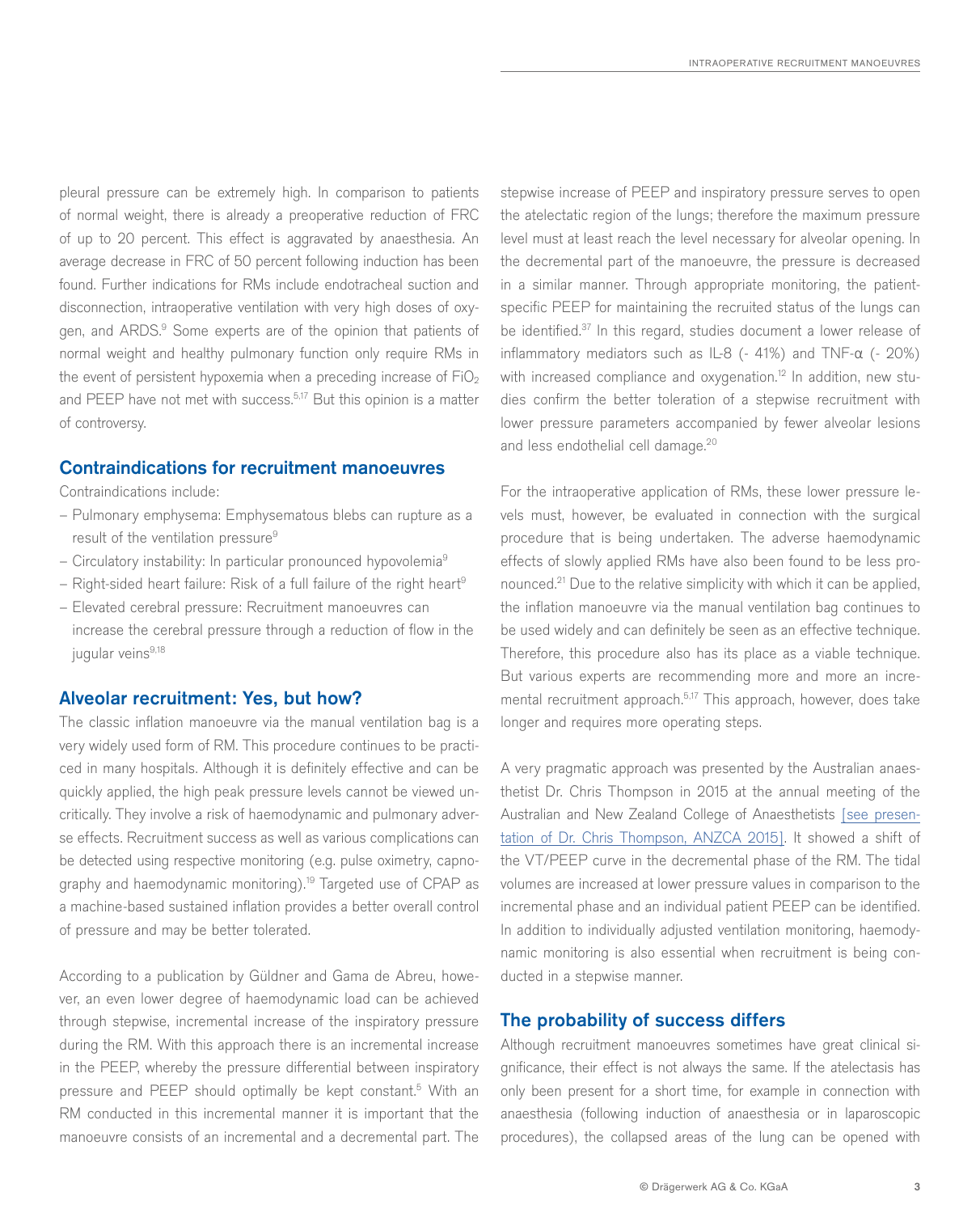sufficient pressure. For patients with acute lung failure that has a primarily extrapulmonary cause (e.g. in peritonitis, concomitant obesity, disorders with increased abdominal pressure), the probability of success for RMs is high.<sup>14</sup> When intrapulmonary factors are involved (e.g. pneumonia), RMs are typically less effective according to several studies, and the probability of success is only five to ten percent. This second constellation, however, is found more frequently in intensive care settings and less often in the operating room.

In intensive care, the negative effects of RMs can outweigh the benefits as the patients in the ICU are generally in worse condition and more often have pre-existing pulmonary conditions than those undergoing normal surgery. Pneumonia, for example, can be aggravated through recruitment and ventilation as a result of the mechanical pressure on the lung parenchyma.<sup>22,24</sup> Other studies show an effectiveness rate of 50 to 90 percent for RMs also with intrapulmonary causes of acute lung failure, however with use of very high pressure levels.<sup>23</sup>

Regardless of which approach is taken, RMs are only effective with atelectasis and not with pulmonary consolidation when the alveoli are filled with secretion, liquid or foreign tissue.<sup>24</sup> For these reasons, there are responders and nonresponders with the use of RMs. The optimal level of recruitment pressure varies from patient to patient and the most effective duration and frequency for administering RMs have yet to be finally determined.<sup>22</sup> This is particularly the case when the PEEP is not raised following the RM to prevent a subsequent derecruitment from occurring. Large differences are to be found among patients. These differences must in some cases be handled through the use of differing recruitment procedures and technical solutions.

#### Success monitoring as a fundamental component

While it is certainly necessary to be aware of potentially harmful effects of an RM, it must also be emphasised that use of an RM can help achieve significantly better oxygenation and compliance in many patients. Improvement of compliance is important because this ensures adequate tidal volume at lung-protective pressure levels (inspiratory pressure, driving pressure). Therefore it is important to assess the success of an RM on the basis of both these factors. An improvement in oxygenation can be quickly and simply detected

via pulse oximetry. Monitoring of improvements in compliance, how-

ever, requires corresponding functionality at the anaesthesia work station. In conducting this monitoring, it is important to see how compliance develops over time so that any improvement or deterioration can be quickly detected. In particular, a merged trend comparison of PEEP and compliance can provide valuable information for the individual adjustment of PEEP for each patient and thus help to keep the lungs open following a recruitment procedure.

# Recruitment manoeuvres as part of lung-protective ventilation

According to current practice and data, a perioperative lung-protective ventilation consists of a low tidal volume, moderate PEEP and recruitment manoeuvres, whereby the recruitment is not necessarily part of standard procedure.25 In surgical patients with medium and high risk profiles this approach facilitates a reduction in the occurrence of postoperative pulmonary complications. In ARDS patients, this approach has now become part of routine procedure in several centres, although it is not directly corroborated by guidelines.26

The practice of administering continuous airway pressure of 35 to 40 cm $H<sub>2</sub>O$  for 40 seconds (sustained inflation), which has been standard practice for a long time, has proved to be effective. However, it may be associated with an increased risk of adverse haemodynamic effects and does not provide better results even for ARDS patients. These facts have been confirmed in studies by Futier et al.<sup>26</sup> In addition to the peak inspiratory pressure, the driving pressure also has an important influence on the risk of postoperative pulmonary complications. Driving pressure is the difference between the peak inspiratory pressure and PEEP.

If an RM with subsequent PEEP optimisation results in improved compliance, then the same Vt can be applied with a lower driving pressure. A driving pressure below 13 cmH<sub>2</sub>O seems to be associated with a lower rate of risk for postoperative pulmonary complications in comparison to higher values.<sup>27</sup> For further risk reduction, Ladha et al. recommend the use of a PEEP of  $5$  cmH<sub>2</sub>O and a peak inspiratory pressure of 16 cmH<sub>2</sub>O or less with continuing mechanical ventilation as protective ventilation setting.28 This, however, will most likely not completely prevent the occurrence of atelectasis in many patients.14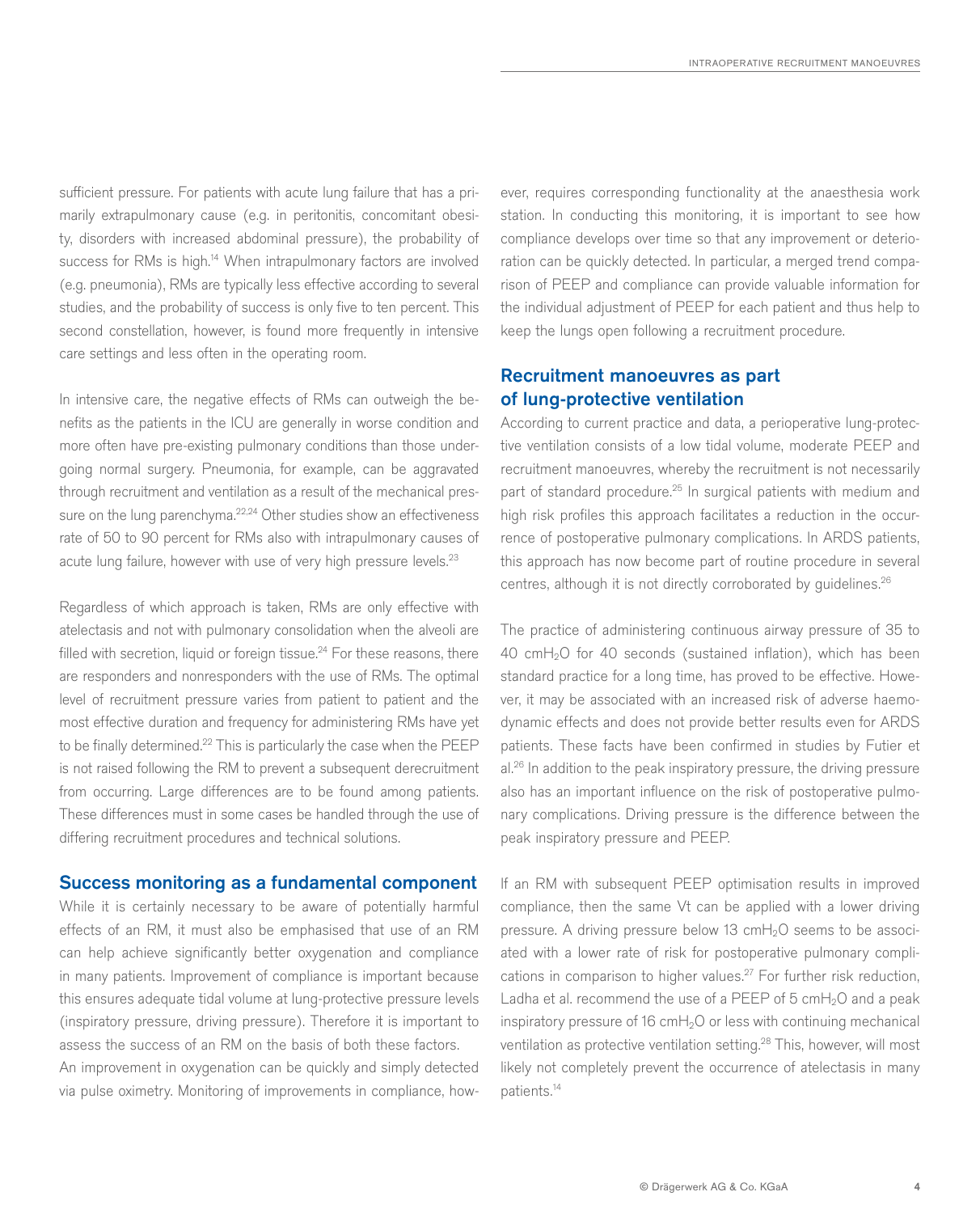A general recommendation regarding concrete PEEP values must therefore be viewed critically from a physiological standpoint. Experts are of the opinion that an individual patient-based adjustment of PEEP following a recruitment manoeuvre may have better chances of success.14 This individual patient-based PEEP can be identified in the part of the decremental phase of a RM with PEEPtitration in which the tidal volume or the compliance is highest [\(see](https://www.youtube.com/watch?v=sU7sgTH2seA&feature=youtu.be) [presentation of Dr. Chris Thompson, ANZCA 2015\)](https://www.youtube.com/watch?v=sU7sgTH2seA&feature=youtu.be). To date, however, there are no data that show the possible advantages of an individual patient-based PEEP setting for the relevant perioperative outcome parameters.

#### What recommendations can be made?

A clear, evidence-based recommendation for one or another recruitment procedure or regarding the indications when alveolar recruitment should be conducted cannot be made on the basis of currently available data. With the aim of having fewer haemodynamic, inflammatory and barotraumatic complications, some experts recommend incremental recruitment.

The necessary pressure level for opening collapsed lung sections resulting from atelectasis – cited in the literature as 40 cmH<sub>2</sub>O in patients of normal weight and 50 cmH<sub>2</sub>O in obese patients – may be achieved with less strain using incremental RMs.<sup>5,14,29,30,31,14</sup> An incremental RM does not necessarily need to be completely executed if sufficient oxygenation can already be restored before the manoeuvre has been finished. The use of a PEEP alone in most cases does not result in the recruitment of collapsed alveoli. Some experts see full recruitment as not being necessary in every instance, a stance which is expressed in the concept of permissive atelectasis.<sup>5,32</sup>

In operative procedures of short duration, limited surgical trauma and low patient-related risk factors for the development of perioperative complications, the ventilation strategy does not appear to place a critical role.<sup>7,14</sup> When it is feasible as regards the oxygenation, a certain amount of atelectasis can be accepted in order to improve tolerance of the ventilation (less mechanical stress and fewer haemodynamic effects).5,33 Implementing this approach as a matter of principle has, however, generated strong criticism.

In accordance with the approach of tolerating some atelectasis, ventilation for patients of normal weight with healthy lungs undergoing abdominal surgery should in the opinion of some experts have a low PEEP of  $2-5$  cmH<sub>2</sub>O to limit extensive formation of atelectasis. In accordance with this view, the benefit of haemodynamic stability outweighs a possible improvement in oxygenation, particularly because in most patients oxygenation is sufficient in any case.5 If perioperative hypoxemia should occur, then an initial attempt to counteract this should be made with an increase of  $FiO<sub>2</sub>$  to 0.6 and an adjustment of the PEEP. If this condition persists, then a recruitment manoeuvre is indicated.<sup>5,17</sup> This approach is based, however, on the not universally accepted assumption that atelectasis can be accepted when the oxygenation level permits.

Whether recruitment is undertaken immediately or rather in a more restrained manner, the following applies for all patients: The PEEP following a RM must be high enough to prevent recurrent atelectasis formation and thus atelectrauma with the release of cytokines. The exact level of PEEP continues to be a subject of discussion and has not been established clearly in the literature. As already described, in the application of an incremental recruitment approach indicators for a patient-adapted PEEP may be detected in the decremental portion of the procedure. [\(see presentation of Dr. Chris Thompson,](https://www.youtube.com/watch?v=sU7sgTH2seA&feature=youtu.be) [ANZCA 2015\)](https://www.youtube.com/watch?v=sU7sgTH2seA&feature=youtu.be).

In obese patients, intraoperative recruitment manoeuvres followed by a PEEP of 10–18 cmH<sub>2</sub>O (depending on examination results) provide advantages compared with a PEEP of  $5 \text{ cmH}_2\text{O}$  or a recruitment manoeuvre without PEEP. These advantages consist of improved oxygenation and a reduction of atelectasis.34,35,38 For the use of a PEEP in obese patients there is still no general consensus, but there is some evidence that due to the higher pleural pressure (exterior pressure) a higher PEEP is required in such patients to prevent compression atelectasis. Caution is called for in all patients who have already suffered a so-called first hit (e.g. injury, infection, etc.)<sup>36</sup> Advocates of the "second hit theory" argue that ventilationinduced complications first occur through an interaction of barotrauma and a previous injury.<sup>14</sup> Patients at haemodynamic risk with hypovolemia should – assuming there is no contraindication – receive a preoperative fluid substitution or a treatment with vasopressors.<sup>14</sup>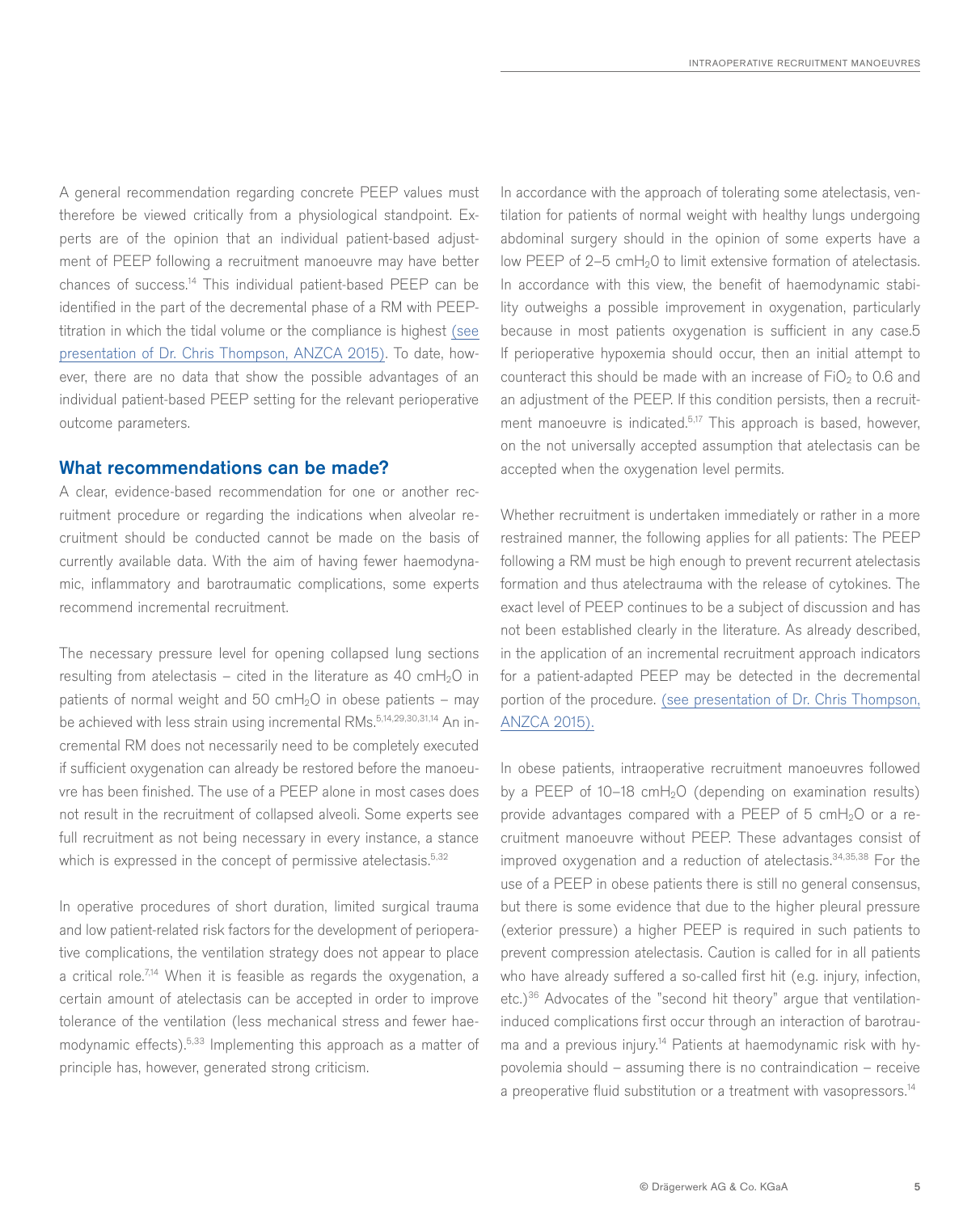# Discover more on our website [www.draeger.com/protective-ventilation](http://www.draeger.com/protective-ventilation)

#### IMPRINT

REFERENCE:

- *1 Putensen C, Muders T, Kreyer S, Wrigge H; Alveolar ventilation and recruitment under lung protective ventilation, Anästhesiol Intensivmed Notfallmed Schmerzther 2008; 43(11/12): 770-777, DOI: 10.1055/s-0028-1104617*
- *2 Striebel HW: Operative Intensivmedizin Sicherheit in der klinischen Praxis, 2. komplett überarbeitete und erweiterte Auflage, Schattauer-Verlag, Seite 89/90*
- *3 Wolfgang Oczenski: Atmen & Atemhilfen Atemphysiologie und Beatmungstechnik, 9. überarbeitete und erweiterte Auflage, Georg Thieme Verlag Stuttgart/New York, Seite 74, 2.16*
- *4 Mazo V, Sabaté S, Canet J, Gallart L, de Abreu MG, Belda J, Langeron O, Hoeft A, Pelosi P; Prospective external validation of a predictive score for postoperative pulmonary complications. Anesthesiology. 2014 Aug;121(2):219-31. doi: 10.1097/ALN.0000000000000334.*
- *5 Andreas Güldner & Marcelo Gama de Abreu: Intraoperative protective ventilation reduces postoperative pulmonary complications, Anästhesiol Intensivmed Notfallmed Schmerzther 2015; 50(9): 524-528, DOI: 10.1055/s-0041-103880*
- *6 Hofer S, Plachky J et al. Postoperative pulmonale Komplikationen, Prophylaxe nach nichtkardiochirurgischen Eingriffen, Der Anästhesist, Ausgabe 04/2006*
- *7 Canet J, Gallart L, Gomar C, Paluzie G, Vallès J, Castillo J, Sabaté S, Mazo V, Briones Z, Sanchis J; Prediction of Postoperative Pulmonary Complications in a Populations-based Surgical Cohort; Anesthesiology. 2010 Dec;113(6):1338-50. doi: 10.1097/ALN.0b013e3181fc6e0a.*
- *8 Güldner A, Kiss T, Serpa Neto A, Hemmes SN, Canet J, Spieth PM, Rocco PR, Schultz MJ, Pelosi P, Gama de Abreu M.; Intraoperative protective mechanical ventilation for prevention of postoperative pulmonary complications: a comprehensive review of the role of tidal volume, positive end-expiratory pressure, and lung recruitment maneuvers.; Anesthesiology. 2015 Sep;123(3):692-713. doi: 10.1097/ALN.0000000000000754*
- *9 Wolfgang Oczenski: Atmen & Atemhilfen Atemphysiologie und Beatmungstechnik, 9. überarbeitete und erweiterte Auflage, Georg Thieme Verlag Stuttgart/New York, Seite 167 169 10 Rolf Dembinski: Lungenprotektive Beatmung, Intensiv – Fachzeitschrift für Intensivpflege und Anästhesie, Ausgabe 06/12, Seite 312/313*
- *11 Halbertsma FJ, Vaneker M, Scheffer GJ, van der Hoeven JG.; Cytokines and biotrauma in ventilator-induced lung injury: a critical review of the literature; Neth J Med. 2005*
- *Nov;63(10):382-92.*
- *12 Carol Hodgson et al. A randomised controlled trial of an open lung strategy with staircase recruitment, titrated PEEP and targeted low airway pressures in patients with acute respiratory distress syndrome, Crit Care. 2011; 15(3): R133. Published online 2011 Jun 2. doi: 10.1186/cc10249*
- *13 Karsten J, Heinze H; Beatmung als Trigger für Organdysfunktion und Sepsis, Medizinische Klinik Intensivmedizin und Notfallmedizin, March 2016, Volume 111, Issue 2, pp 98–106 DOI: 10.1007/s00063-015-0030-2*
- *14 Expert Interview with Prof. Dr. med. Hermann Wrigge, University Hospital Leipzig, Klinik und Poliklinik für Anästhesiologie und Intensivtherapie, 03.11.2016*
- *15 Freyschmidt J, Galanski M; Thorax Handbuch diagnostische Radiologie, Springer-Verlag, Seite 99*
- *16 Mathis G: Bildaltlas der Lungen- und Pleurasonographie, 3. Auflage, Springer-Verlag Berlin Heidelberg 2001, Seite 73*
- *17 Hemmes SN, Gama de Abreu M, Pelosi P, Schultz MJ.; High versus low positive end-expiratory pressure during general anaesthesia for open abdominal surgery (PROVHILO trial): A multicentre randomised controlled trial. Lancet. 2014 Aug 9;384(9942):495-503. doi: 10.1016/S0140-6736(14)60416-5.*
- *18 Ullrich L, Stolecki D, Grünewald M; Thiemes Intensivpflege und Anästhesie, 2005 Georg Thieme Verlag KG, Seite 134*